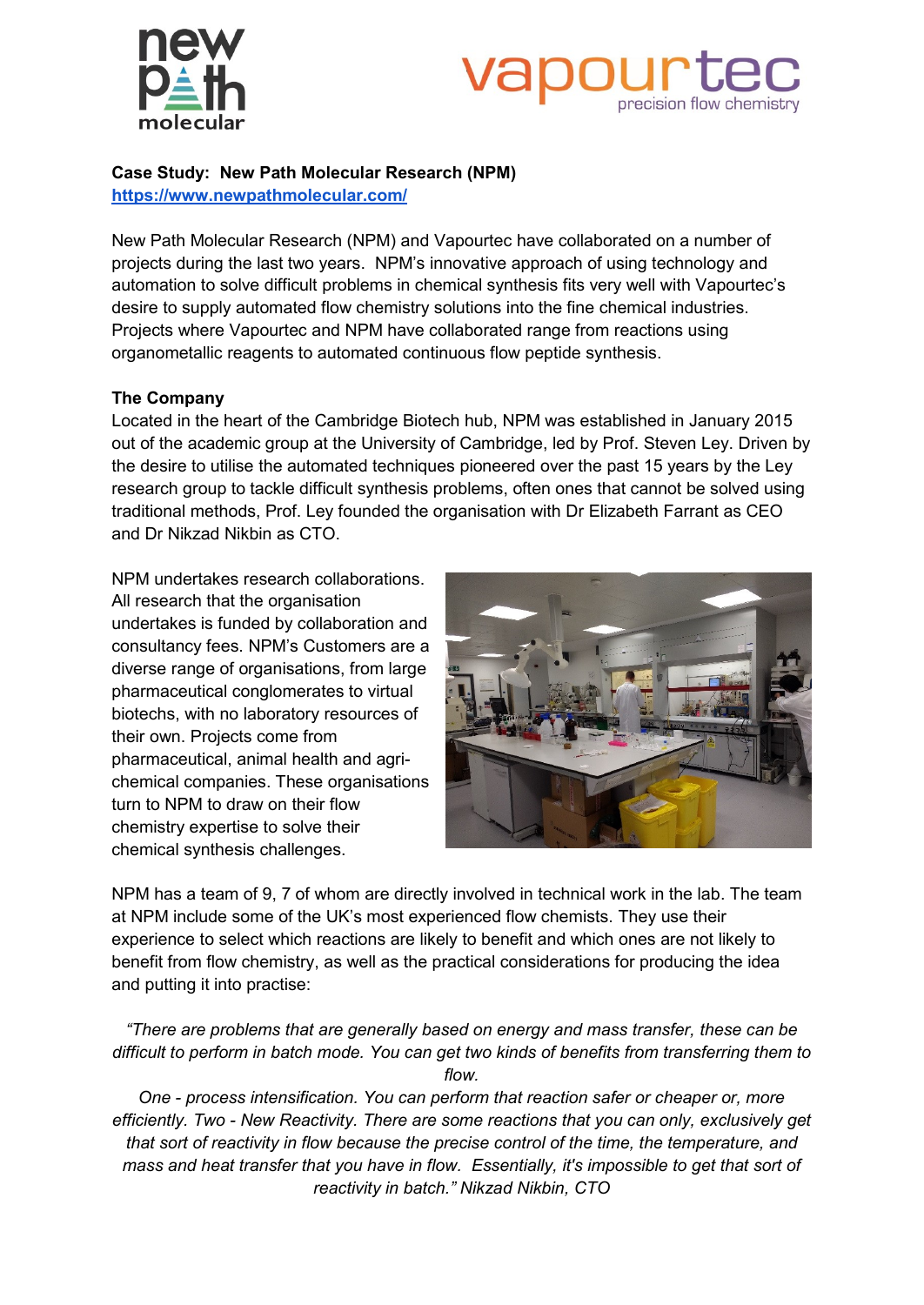



### **The Approach**

Clients come to New Path Molecular with a challenge. NPM then undertakes lab based research using a range of automated chemistry techniques and in-house equipment. The aim is to deliver problemsolving in their processes and giving the client back procedures, methods, techniques, and technologies that the client can use internally.

Typically, there are two different types of projects:



### **Using flow chemistry to scale up the reaction successfull**y

Some organisations have a molecule in really advanced stages. Their challenge is difficulty scaling up to produce their products at large scale. Flow chemistry can be used to solve that problem.

### **Using flow chemistry and automation to develop new compounds**

Some organisations want to make molecules that, for one reason or another, are either very difficult or very time consuming to make in batch. They want to explore using flow chemistry, and particularly the automation aspect of flow chemistry, to develop new compounds on a small scale. Success would mean making the particular target compound that they set out to make, and also making various analogues of that compound in shorter periods compared to traditional batch methods. This is often achieved using automated continuous flow techniques.

One example project is with the Albemarle Corporation, a global specialty chemicals company with leading positions in lithium, bromine and catalysts used in petroleum refining.

Albemarle's aim is to develop the market for their highly concentrated lithium-based reagents. Typically, chemists use 1.6, or, in some cases, 2.5 molar butyllithium. Albemarle can supply 5, 7, and even 9 molar butyllithium in hexanes. They suggest that by using flow chemistry techniques to utilise these concentrated reagents, then enhanced reaction conditions will result from the reduced hexanes concentration within the reaction solution. NPM have been exploring the use of concentrated solutions of butyllithium and have provided data that supports this.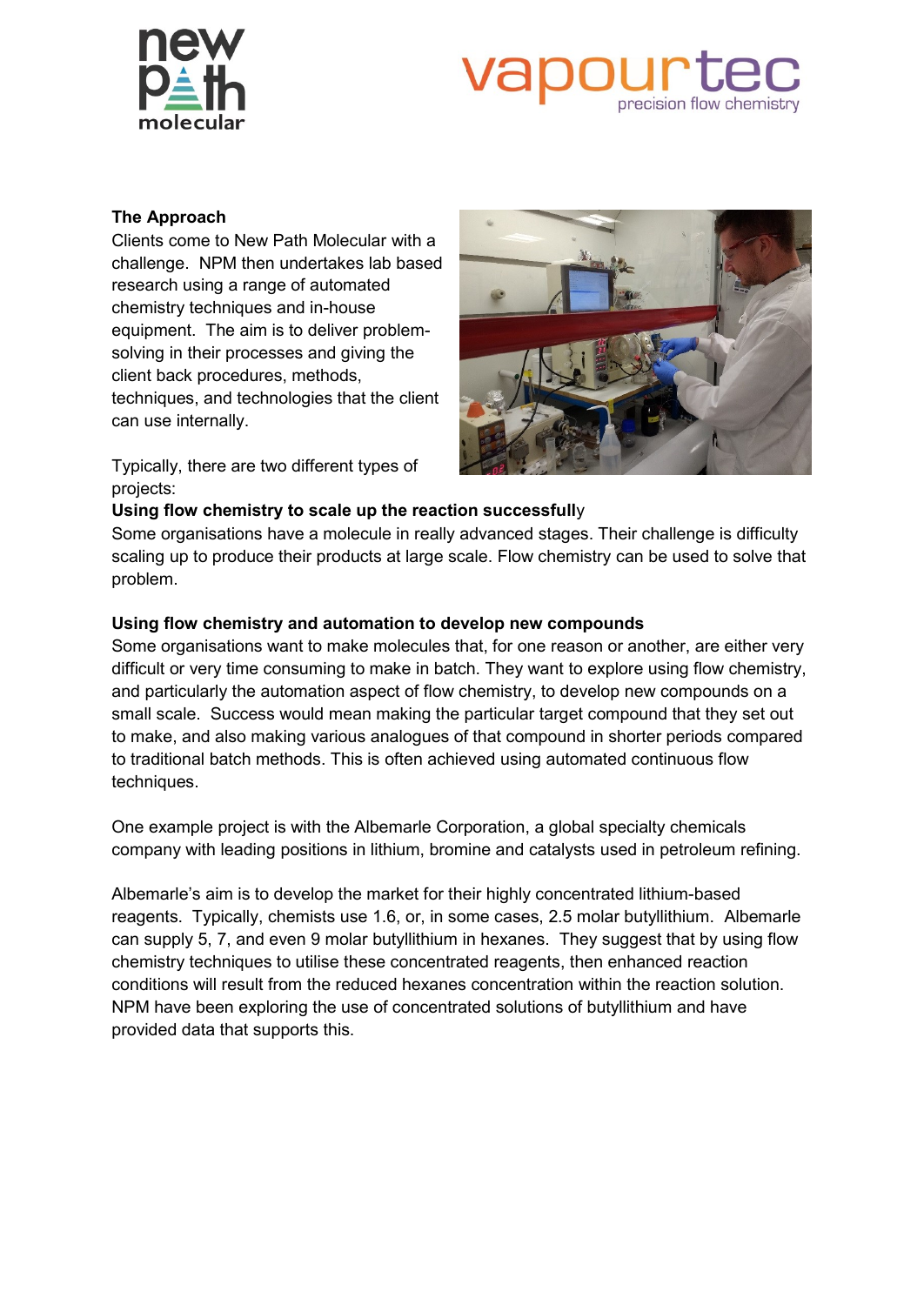

# precision flow chemistry



## **Flow Chemistry Systems**

NPM uses predominantly Vapourtec systems for their flow chemistry work. All units are fully utilised and most of their work is based on a 4-pump system:

- 4 Vapourtec R-Series systems
- 1 Vapourtec E-Series system
- 1 x Vapourtec peptide synthesiser, on-loan as part of a collaboration
- UV-150 Photochemical Reactor
- Occasionally additional photochemistry and electrochemistry units borrowed from Vapourtec for specific collaborations

## **Collaboration with Vapourtec**

The working relationship between the two companies is very collaborative, with NPM working with Vapourtec on a regular basis, asking questions about compatibility of different materials and reactions.

Peptide synthesis is one area of specific collaboration between the two organisations. NPM started with a particular problem, using resins in solid-phase synthesis. They approached Vapourtec for support, coincidentally at a time when Vapourtec was investigating technology for peptide synthesis in flow, and developing a novel type of reactor which could solve New Path Molecular particular problem. This development has enabled NPM to make peptides faster and more efficiently than by using conventional techniques, but also in larger scale as well:

*"It will enable us to make molecules which are not possible to be made using commerciallyavailable technology for peptide synthesis." Nikzad Nikbin, CTO*

Vapourtec works closely with NPM to maintain the flow chemistry platforms, which is critical because the systems at NPM are fully deployed, and probably used more frequently than any other company in the UK.